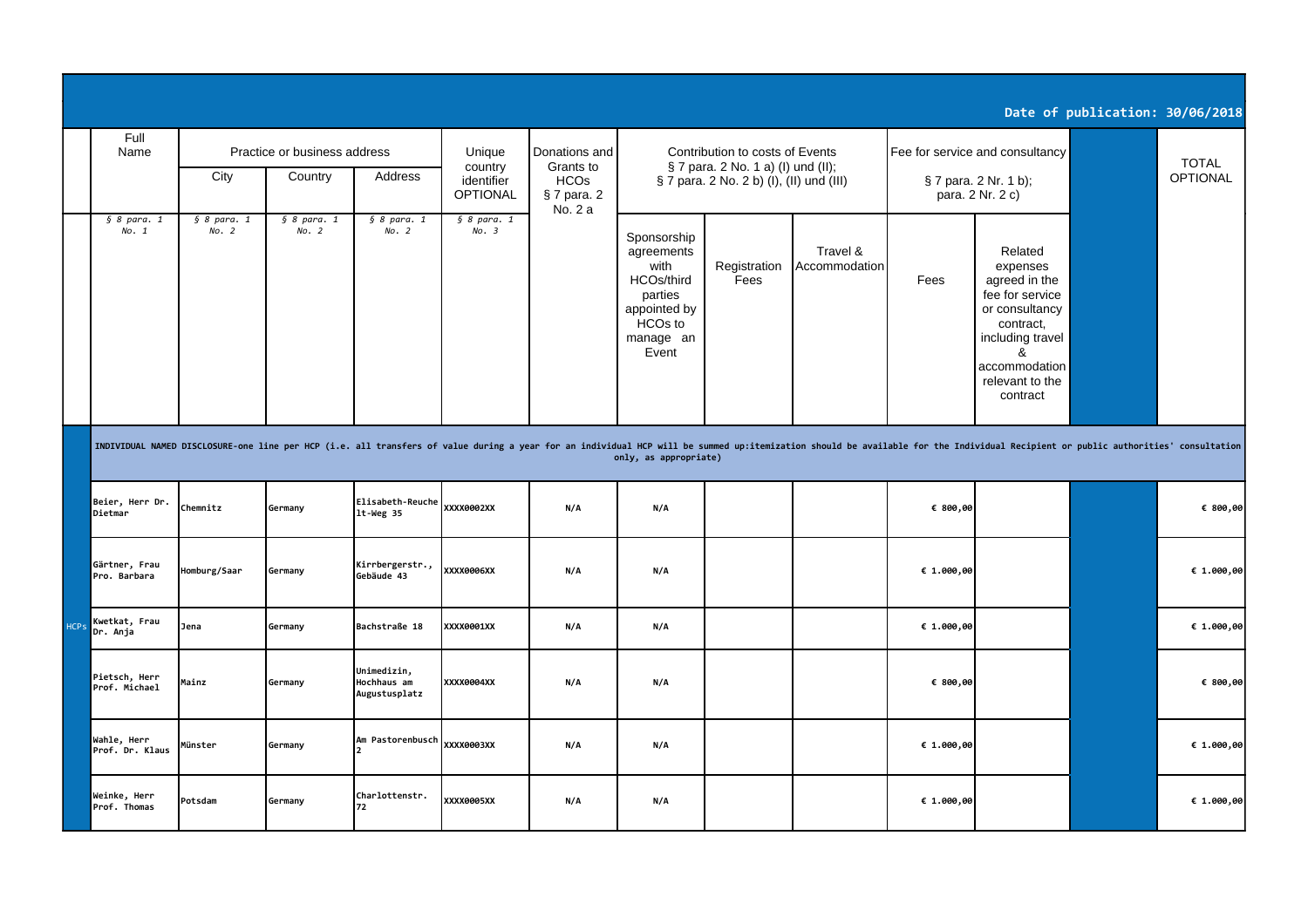|             | Full<br>Name                                                                                             | City                                         | Practice or business address<br>Country | Address                                                                              | Unique<br>country<br>identifier<br><b>OPTIONAL</b> | Donations and<br>Grants to<br><b>HCOs</b><br>§ 7 para. 2<br>No. 2 a |                                                                                                                    | Contribution to costs of Events<br>§ 7 para. 2 No. 1 a) (I) und (II);<br>§ 7 para. 2 No. 2 b) (I), (II) und (III) |                                                                                                                                                                                                                                |      | Fee for service and consultancy<br>§ 7 para. 2 Nr. 1 b);<br>para. 2 Nr. 2 c)                                                                               |  | <b>TOTAL</b><br><b>OPTIONAL</b> |
|-------------|----------------------------------------------------------------------------------------------------------|----------------------------------------------|-----------------------------------------|--------------------------------------------------------------------------------------|----------------------------------------------------|---------------------------------------------------------------------|--------------------------------------------------------------------------------------------------------------------|-------------------------------------------------------------------------------------------------------------------|--------------------------------------------------------------------------------------------------------------------------------------------------------------------------------------------------------------------------------|------|------------------------------------------------------------------------------------------------------------------------------------------------------------|--|---------------------------------|
|             | § 8 <i>para</i> . 1<br>No. 1                                                                             | § 8 <i>para</i> . 1<br>No. 2                 | § 8 <i>para</i> . 1<br>No. 2            | § 8 <i>para</i> . 1<br>No. 2                                                         | § 8 <i>para</i> . 1<br>No. 3                       |                                                                     | Sponsorship<br>agreements<br>with<br>HCOs/third<br>parties<br>appointed by<br><b>HCOs to</b><br>manage an<br>Event | Registration<br>Fees                                                                                              | Travel &<br><b>Accommodation</b>                                                                                                                                                                                               | Fees | Related<br>expenses<br>agreed in the<br>fee for service<br>or consultancy<br>contract,<br>including travel<br>accommodation<br>relevant to the<br>contract |  |                                 |
|             |                                                                                                          |                                              |                                         |                                                                                      |                                                    |                                                                     | only, as appropriate)                                                                                              |                                                                                                                   | INDIVIDUAL NAMED DISCLOSURE-one line per HCP (i.e. all transfers of value during a year for an individual HCP will be summed up:itemization should be available for the Individual Recipient or public authorities' consultati |      |                                                                                                                                                            |  |                                 |
|             | OTHER, NOT INCLUDED ABOVE-where information cannot be disclosed on an individual basis for legal reasons |                                              |                                         |                                                                                      |                                                    |                                                                     |                                                                                                                    |                                                                                                                   |                                                                                                                                                                                                                                |      |                                                                                                                                                            |  |                                 |
| <b>HCPs</b> |                                                                                                          |                                              |                                         | Aggregate amount attributable to transfers of value to such Recipients - § 7 para. 6 |                                                    | N/A                                                                 | N/A                                                                                                                |                                                                                                                   |                                                                                                                                                                                                                                |      |                                                                                                                                                            |  |                                 |
|             | Number of Recipients in aggregate disclosure - § 7 para. 6                                               |                                              |                                         |                                                                                      |                                                    | N/A                                                                 | N/A                                                                                                                |                                                                                                                   |                                                                                                                                                                                                                                |      |                                                                                                                                                            |  |                                 |
|             |                                                                                                          | number of Recipients disclosed - § 7 para. 6 |                                         | % of the number of Recipients included in the aggregate disclosure in the total      |                                                    | N/A                                                                 | N/A                                                                                                                |                                                                                                                   |                                                                                                                                                                                                                                |      |                                                                                                                                                            |  | N/A                             |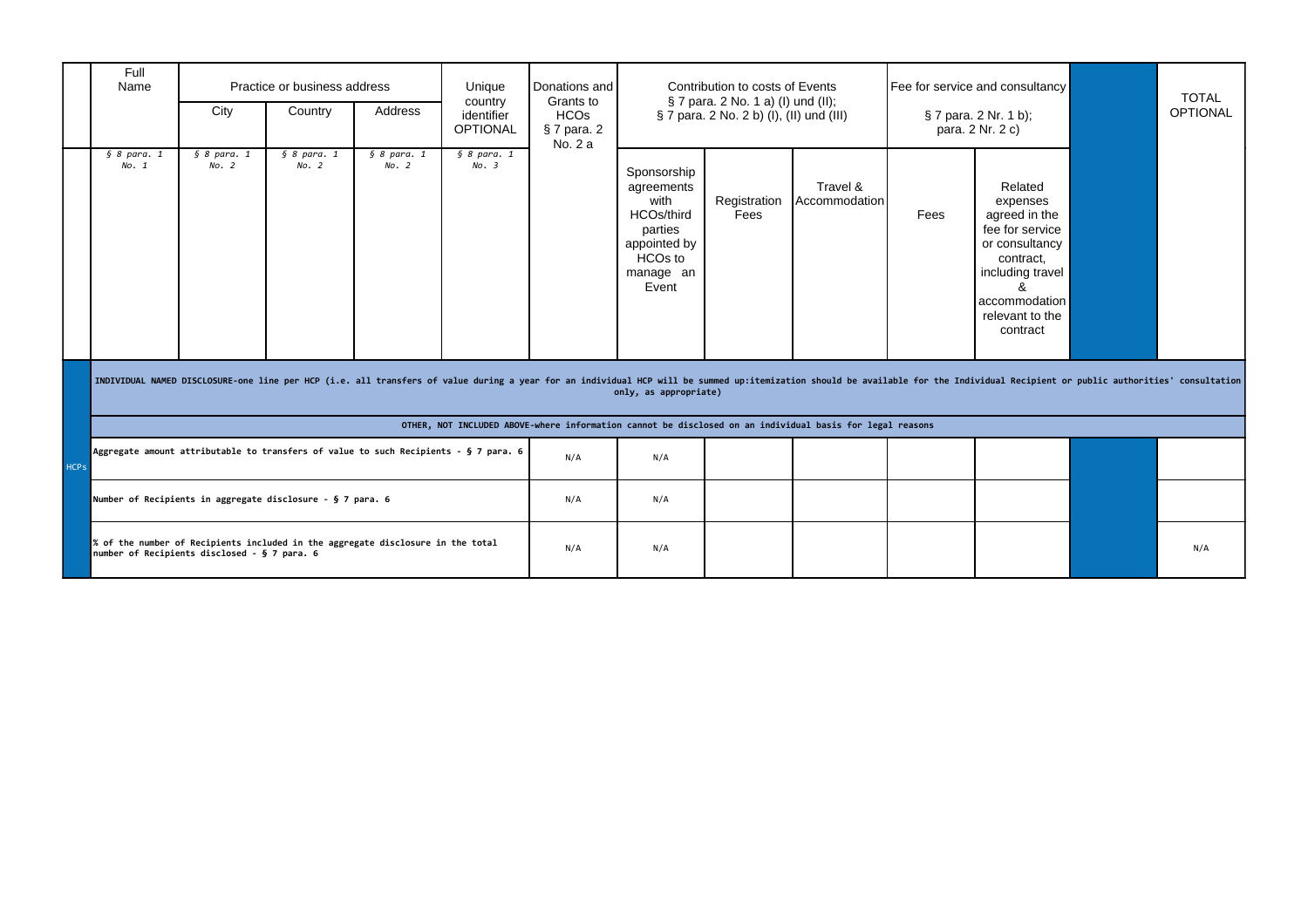| Full<br>Name                  | Practice or business address<br>City<br>Country<br>Address |                              |                                 | Unique<br>country<br><b>HCOs</b><br>identifier<br><b>OPTIONAL</b> |         | Donations and<br>Grants to<br>§ 7 para. 2                                                                   | Contribution to costs of Events<br>§ 7 para. 2 No. 1 a) (I) und (II);<br>§ 7 para. 2 No. 2 b) (I), (II) und (III) |                                                                                                                                                                                                                                |      | Fee for service and consultancy<br>§ 7 para. 2 Nr. 1 b);<br>para. 2 Nr. 2 c)                                                                                    |            | <b>TOTAL</b><br><b>OPTIONAL</b> |
|-------------------------------|------------------------------------------------------------|------------------------------|---------------------------------|-------------------------------------------------------------------|---------|-------------------------------------------------------------------------------------------------------------|-------------------------------------------------------------------------------------------------------------------|--------------------------------------------------------------------------------------------------------------------------------------------------------------------------------------------------------------------------------|------|-----------------------------------------------------------------------------------------------------------------------------------------------------------------|------------|---------------------------------|
| § 8 <i>para</i> . 1<br>No. 1  | § 8 <i>para</i> . 1<br>No. 2                               | § 8 <i>para</i> . 1<br>No. 2 | § 8 <i>para</i> . 1<br>No. 2    | § 8 <i>para</i> . 1<br>No. 3                                      | No. 2 a | Sponsorship<br>agreements<br>with<br>HCOs/third<br>parties<br>appointed by<br>HCOs to<br>manage an<br>Event | Registration<br>Fees                                                                                              | Travel &<br>Accommodation                                                                                                                                                                                                      | Fees | Related<br>expenses<br>agreed in the<br>fee for service<br>or consultancy<br>contract,<br>including travel<br>&<br>accommodation<br>relevant to the<br>contract |            |                                 |
|                               |                                                            |                              |                                 |                                                                   |         | only, as appropriate)                                                                                       |                                                                                                                   | INDIVIDUAL NAMED DISCLOSURE-one line per HCO (i.e. all transfers of value during a year for an individual HCO will be summed up:itemization should be available for the Individual Recipient or public authorities' consultati |      |                                                                                                                                                                 |            |                                 |
| Deutscher<br>Ärzteverlag GmbH | Köln,<br>Nordrhein-Westfa Germany<br>len                   |                              | Dieselstraße 2                  | XXXX0002XX                                                        |         | € 7.500,00                                                                                                  |                                                                                                                   |                                                                                                                                                                                                                                |      |                                                                                                                                                                 | € 7.500,00 |                                 |
| HCOS KV WL<br>Impfkampagne    | Dortmund,<br>Nordrhein-Westfa Germany<br>len               |                              | Robert-Schimrigk<br>$-5tr. 4-6$ | XXXX0003XX                                                        |         | € 5.600,00                                                                                                  |                                                                                                                   |                                                                                                                                                                                                                                |      |                                                                                                                                                                 | € 5.600,00 |                                 |
| Münsteraner<br>Impftag        | Wiesbaden,<br>Hessen                                       | Germany                      | Unter den Eichen                | XXXX0001XX                                                        |         | € 5.000,00                                                                                                  |                                                                                                                   |                                                                                                                                                                                                                                |      |                                                                                                                                                                 | € 5.000,00 |                                 |
| RheinMain<br>Impftag          | Wiesbaden,<br>Hessen                                       | Germany                      | Schillerplatz<br>$1 - 2$        | XXXX0004XX                                                        |         | € 2.500,00                                                                                                  |                                                                                                                   |                                                                                                                                                                                                                                |      |                                                                                                                                                                 | € 2.500,00 |                                 |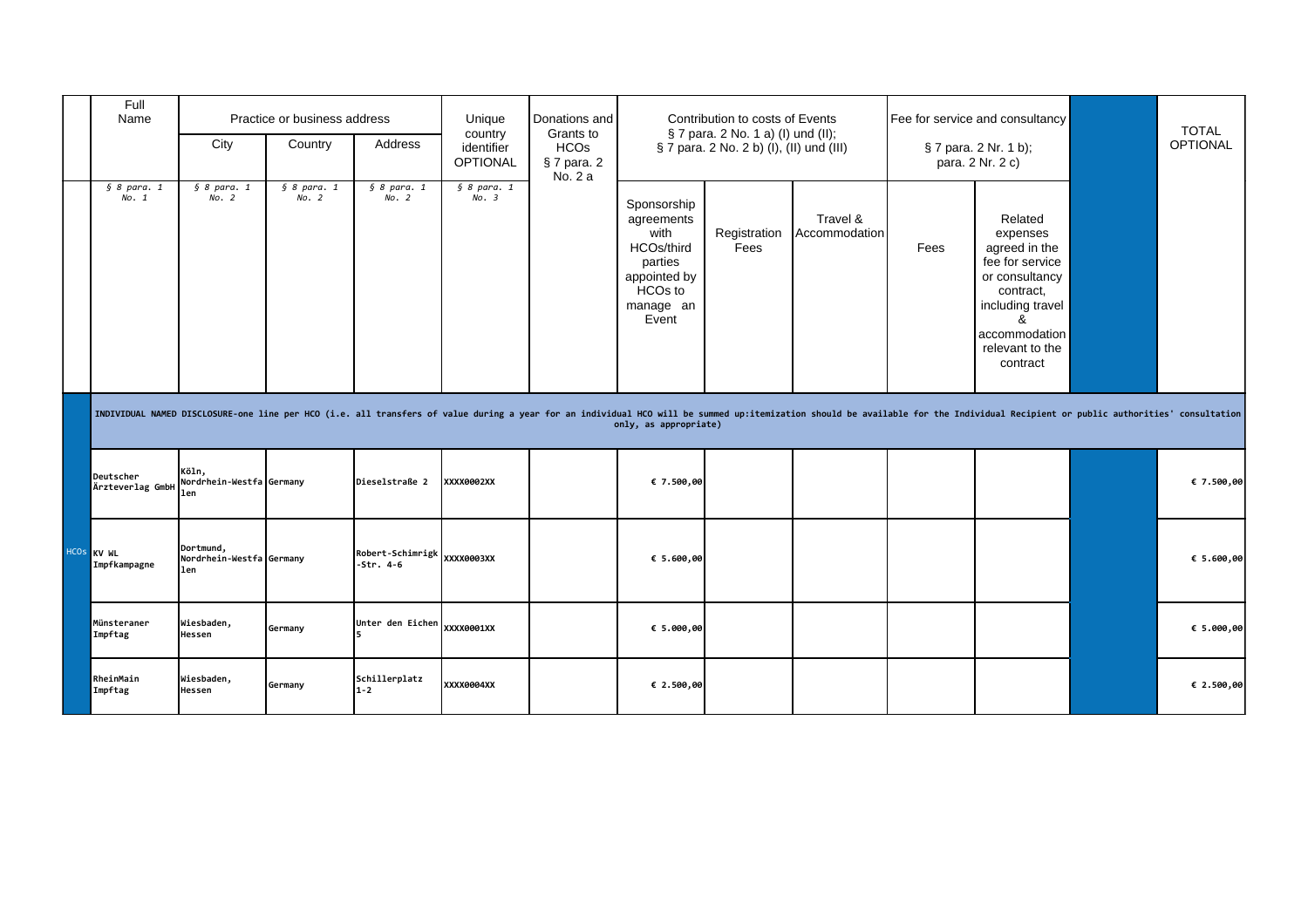|             | Full<br>Name                 | Practice or business address<br>Unique<br>country<br>City<br>Country<br>Address<br>identifier<br><b>OPTIONAL</b> |                                                                                      | Donations and<br>Contribution to costs of Events<br>§ 7 para. 2 No. 1 a) (I) und (II);<br>Grants to<br><b>HCOs</b><br>§ 7 para. 2 No. 2 b) (I), (II) und (III)<br>§ 7 para. 2<br>No. 2 a |                              | Fee for service and consultancy<br>§ 7 para. 2 Nr. 1 b);<br>para. 2 Nr. 2 c) |                                                                                                                         | <b>TOTAL</b><br><b>OPTIONAL</b> |                                                                                                                                                                                                                                |      |                                                                                                                                                                 |     |
|-------------|------------------------------|------------------------------------------------------------------------------------------------------------------|--------------------------------------------------------------------------------------|------------------------------------------------------------------------------------------------------------------------------------------------------------------------------------------|------------------------------|------------------------------------------------------------------------------|-------------------------------------------------------------------------------------------------------------------------|---------------------------------|--------------------------------------------------------------------------------------------------------------------------------------------------------------------------------------------------------------------------------|------|-----------------------------------------------------------------------------------------------------------------------------------------------------------------|-----|
|             | § 8 <i>para</i> . 1<br>No. 1 | § 8 <i>para</i> . 1<br>No. 2                                                                                     | § 8 <i>para</i> . 1<br>No. 2                                                         | § 8 <i>para</i> . 1<br>No. 2                                                                                                                                                             | § 8 <i>para</i> . 1<br>No. 3 |                                                                              | Sponsorship<br>agreements<br>with<br>HCOs/third<br>parties<br>appointed by<br>HCO <sub>s</sub> to<br>manage an<br>Event | Registration<br>Fees            | Travel &<br>Accommodation                                                                                                                                                                                                      | Fees | Related<br>expenses<br>agreed in the<br>fee for service<br>or consultancy<br>contract,<br>including travel<br>ጼ<br>accommodation<br>relevant to the<br>contract |     |
|             |                              |                                                                                                                  |                                                                                      |                                                                                                                                                                                          |                              |                                                                              | only, as appropriate)                                                                                                   |                                 | INDIVIDUAL NAMED DISCLOSURE-one line per HCO (i.e. all transfers of value during a year for an individual HCO will be summed up:itemization should be available for the Individual Recipient or public authorities' consultati |      |                                                                                                                                                                 |     |
|             |                              |                                                                                                                  |                                                                                      |                                                                                                                                                                                          |                              |                                                                              |                                                                                                                         |                                 | OTHER, NOT INCLUDED ABOVE-where information cannot be disclosed on an individual basis for legal reasons                                                                                                                       |      |                                                                                                                                                                 |     |
| <b>HCOs</b> |                              |                                                                                                                  | Aggregate amount attributable to transfers of value to such Recipients - § 7 para. 6 |                                                                                                                                                                                          |                              |                                                                              |                                                                                                                         |                                 |                                                                                                                                                                                                                                |      |                                                                                                                                                                 |     |
|             |                              |                                                                                                                  | Number of Recipients in aggregate disclosure - § 7 para. 6                           |                                                                                                                                                                                          |                              |                                                                              |                                                                                                                         |                                 |                                                                                                                                                                                                                                |      |                                                                                                                                                                 |     |
|             |                              | number of Recipients disclosed - § 7 para. 6                                                                     | % of the number of Recipients included in the aggregate disclosure in the total      |                                                                                                                                                                                          |                              |                                                                              |                                                                                                                         |                                 |                                                                                                                                                                                                                                |      |                                                                                                                                                                 | N/A |